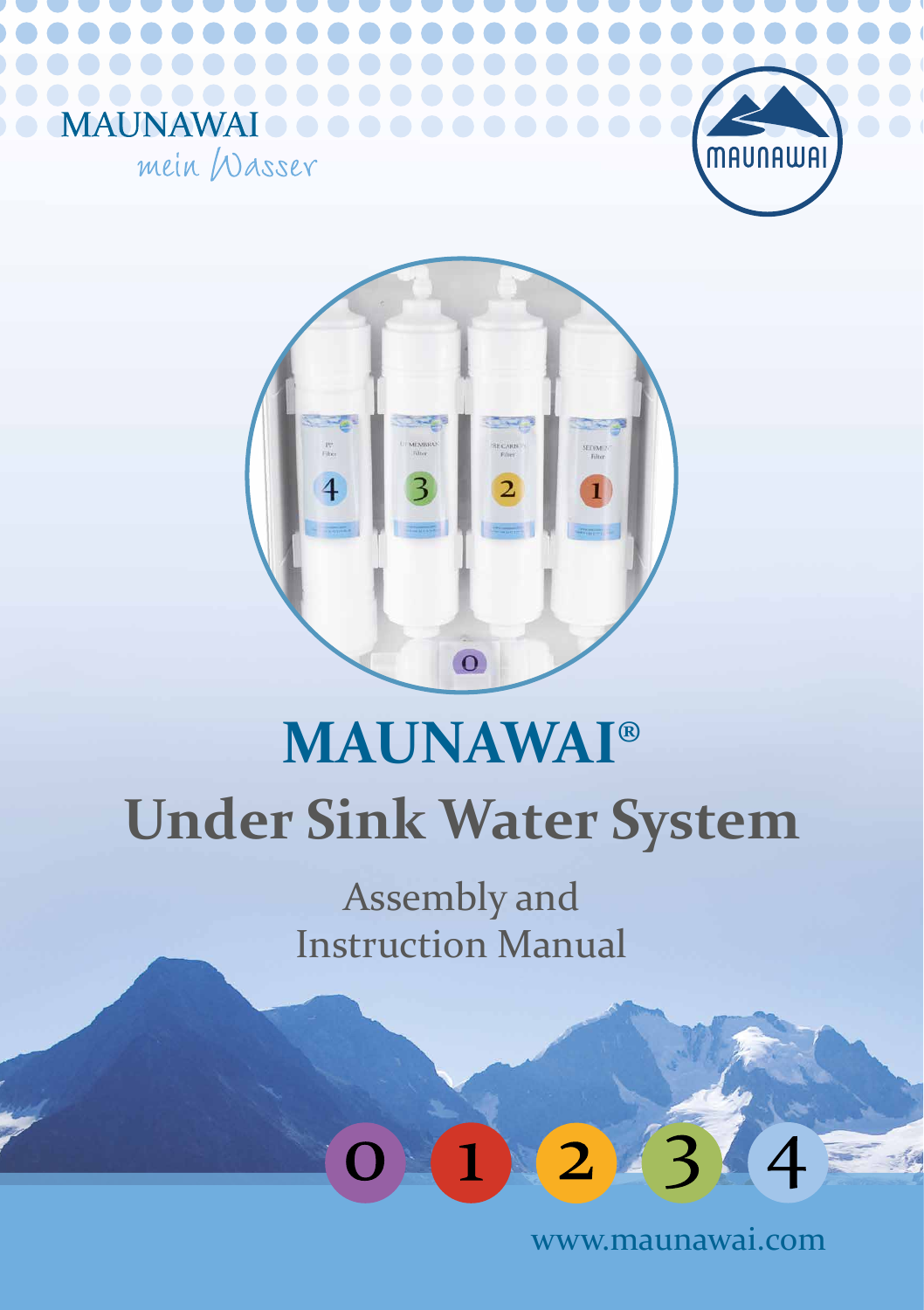## **MAUNAWAI**

mein Wasser



#### TABLE OF CONTENTS

#### MAUNAWAI Water filter system



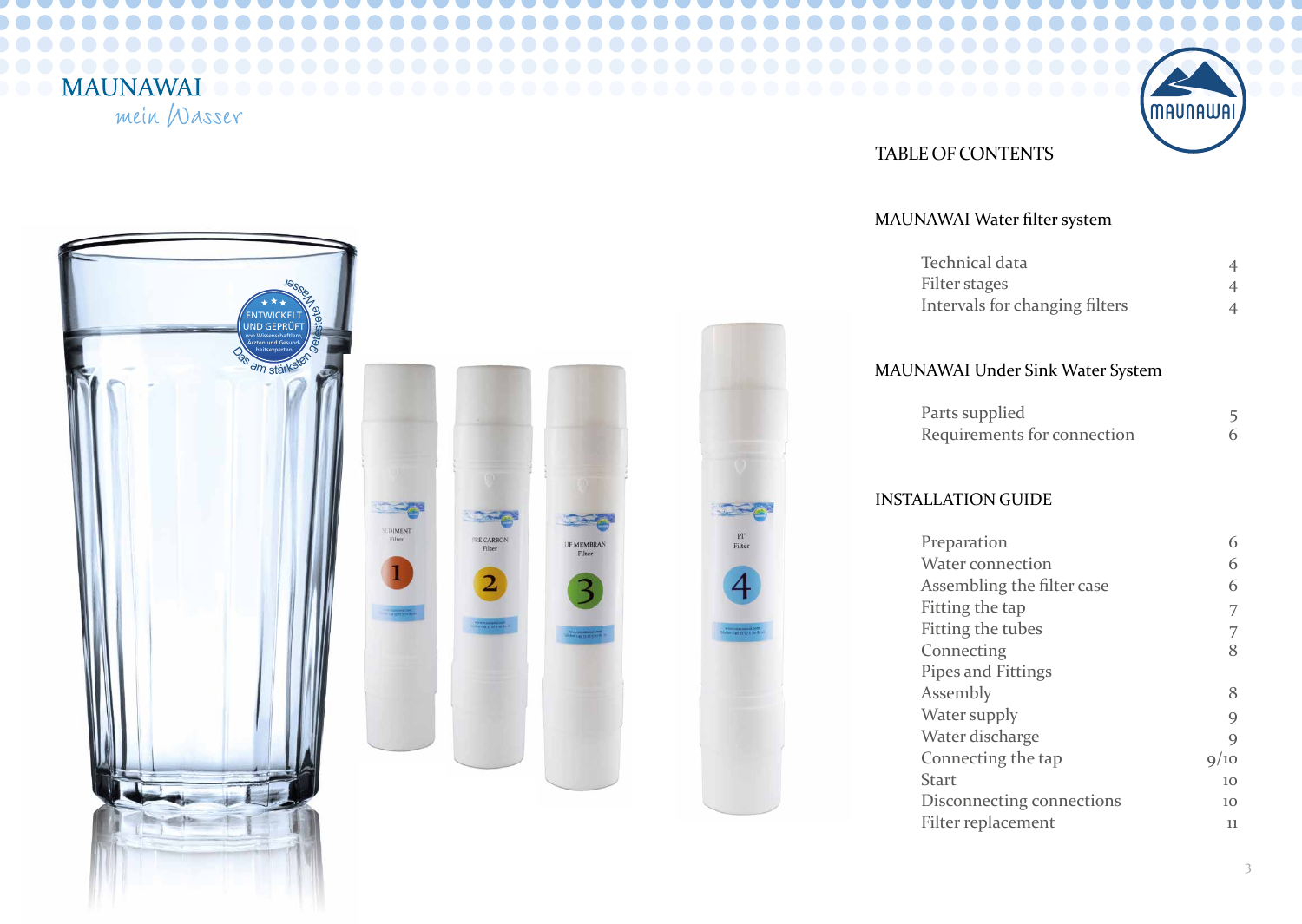#### **MAUNAWAI** Water system

Congratulations on purchasing this premium product. In order to enjoy it as long as possible, please consider the following instructions:

| <b>Technical Data</b> | Filter performance:                    | ca. $1,9$ l/min. |
|-----------------------|----------------------------------------|------------------|
|                       | Min. pressure:                         | 1 bar            |
|                       | Temperature ranges: room temperature-  |                  |
|                       |                                        | not frost-proof  |
|                       | Dimensions (WxHxD): 300 x 390 x 100 mm |                  |
|                       | Weight:                                | $4.5 \text{ kg}$ |
|                       |                                        |                  |

#### **Filter stages**

- **O** LIMESCALE-NITRATE filter SEDIMENT-Filter 5 μm 2 High-quality special activated CARBON GRANULATE filter
- MEMBRANE-filter
- 4 ORIGINAL PI®-filter according

to state-of-the-art scientific results

#### **Filter replacement**

It is important to replace filters according to specified intervals. In order to guarantee high quality water for as long as possible, filter cartridges should be replaced at least once a year.

If you place a subscription order for your under sink system, you will automatically receive a new filter (on payment of the invoice) in time for the specified replacement interval. This way you will always have fresh filters for your system.

#### **MAUNAWAI Under sink water system**

This high-quality and low-maintenance compact system is installed under your kitchen sink and guarantees clean and tasty drinking water with a spring water structure that can wash through cells easily.

#### **Parts supplied**



**Additional requirements: 1 Tap**

chromed drain cock or 3-way tap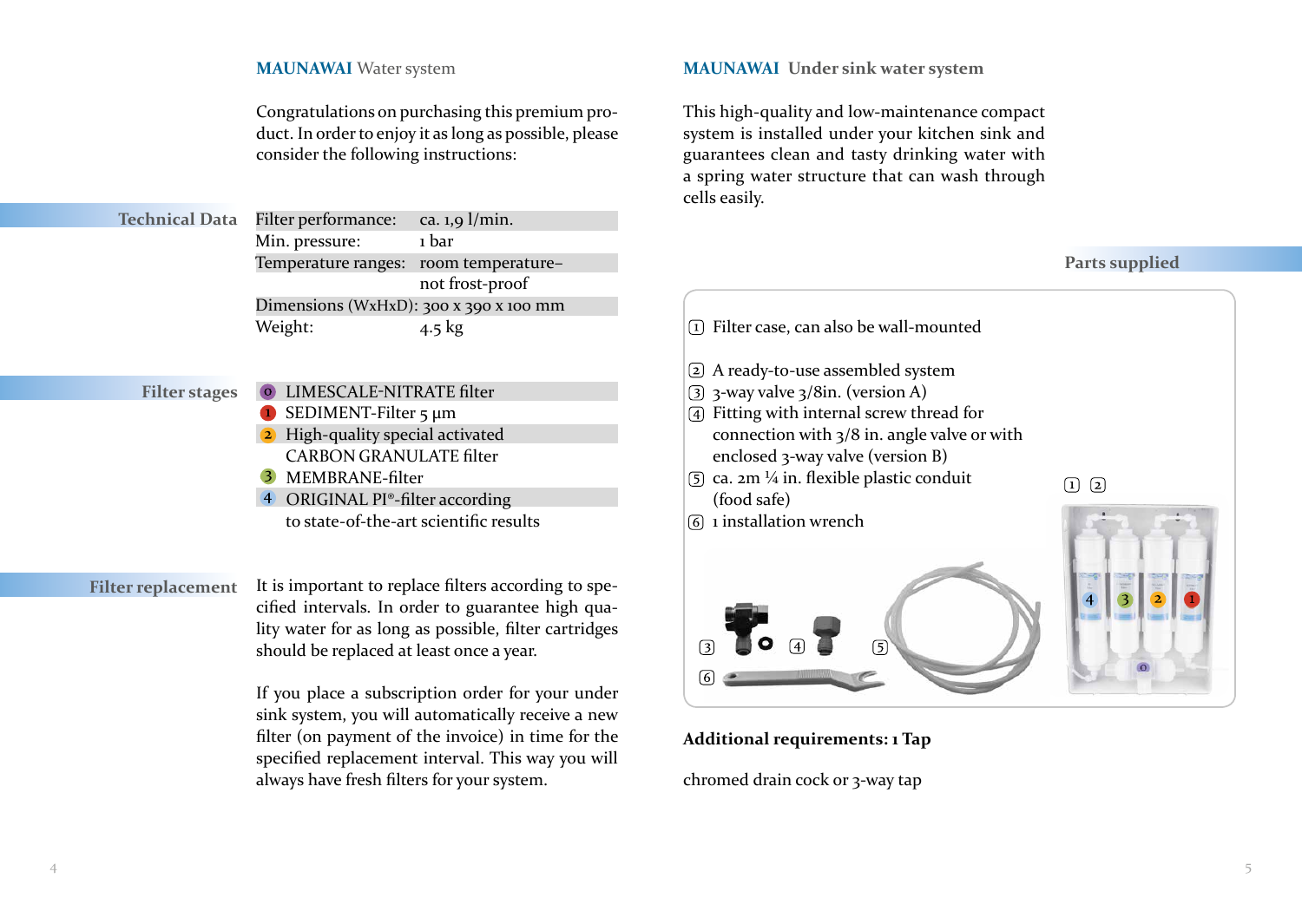The following requirements must be met: **Requirements**

- available water connection with  $\frac{3}{8}$  in. angle valve **for Connection**
	- Version A: occupied connection to sink tap; Version B: free connection (see water connection – images at bottom left and back)
	- an additional stamped opening in the sink for assembly of tap, however not necessary if you have chosen the 3-way tap

The filter system is already pre-assembled. Make sure that the arrow on the filter cartridges is showing in direction of the water flow.

Water supply – **ENTRANCE** via filter cartridge  $\bigcirc$ , the sediment filter (or the " $o$ " cartridge if you have  $\frac{1}{2}$  cartridges)

Water discharge – **EXIT** via filter cartridge  $\overline{4}$ , the PI®-filter

#### **INSTALLATION GUIDE**

**Preparation** Find a suitable space underneath the sink for your filter case, either standing upright or mounted to the wall. Remember that you will have to replace the cartridges regularly, so they should be easily accessible.

**Water connection**



#### Version A:

Assemble the enclosed 3-way valve between the angle valve and the pre-assembled sink tap.



#### Version B:

You do not need the enclosed 3-way valve. Screw the fitting to the angle valve.

**Setting up the filter case**

 $\bullet$  5  $\bullet$  5  $\bullet$  5  $\bullet$  5  $\bullet$  5  $\bullet$  5  $\bullet$  5  $\bullet$  5  $\bullet$  5  $\bullet$  5  $\bullet$  5  $\bullet$  5  $\bullet$  5  $\bullet$  5  $\bullet$  5  $\bullet$  5  $\bullet$  5  $\bullet$  5  $\bullet$  5  $\bullet$  5  $\bullet$  5  $\bullet$  5  $\bullet$  5  $\bullet$  5  $\bullet$  5  $\bullet$  5  $\bullet$  5  $\bullet$  5  $\bullet$  5  $\bullet$  5  $\bullet$  5  $\bullet$ Press both buttons at the sides simultaneously and remove the lid from the case, then place it under the sink or attach it to the wall or the sides with 2 screws.

In order to mount the tap next to the pre-existing **Fitting the tap** tap, it is necessary to stamp an additional opening in the sink. Then mount the tap like any other regular tap for a sink.

If you have chosen the 3-way tap, then you only need to replace the old one. The third connection point for the MAUNAWAI® water system remains unused for the time being.

MAUNAWAI® tubes have a diameter of 1/4in. **Fitting the tubes**Measure the distance between the angle valve and the filter case, as well as the distance between the fitted tap and the filter case. Please measure generously, as the tubes should slightly sag. Cut the tubes with a sharp knife diagonally to the direction in which the tube shows.

**Attention:** Do not use a saw or crimping pliers!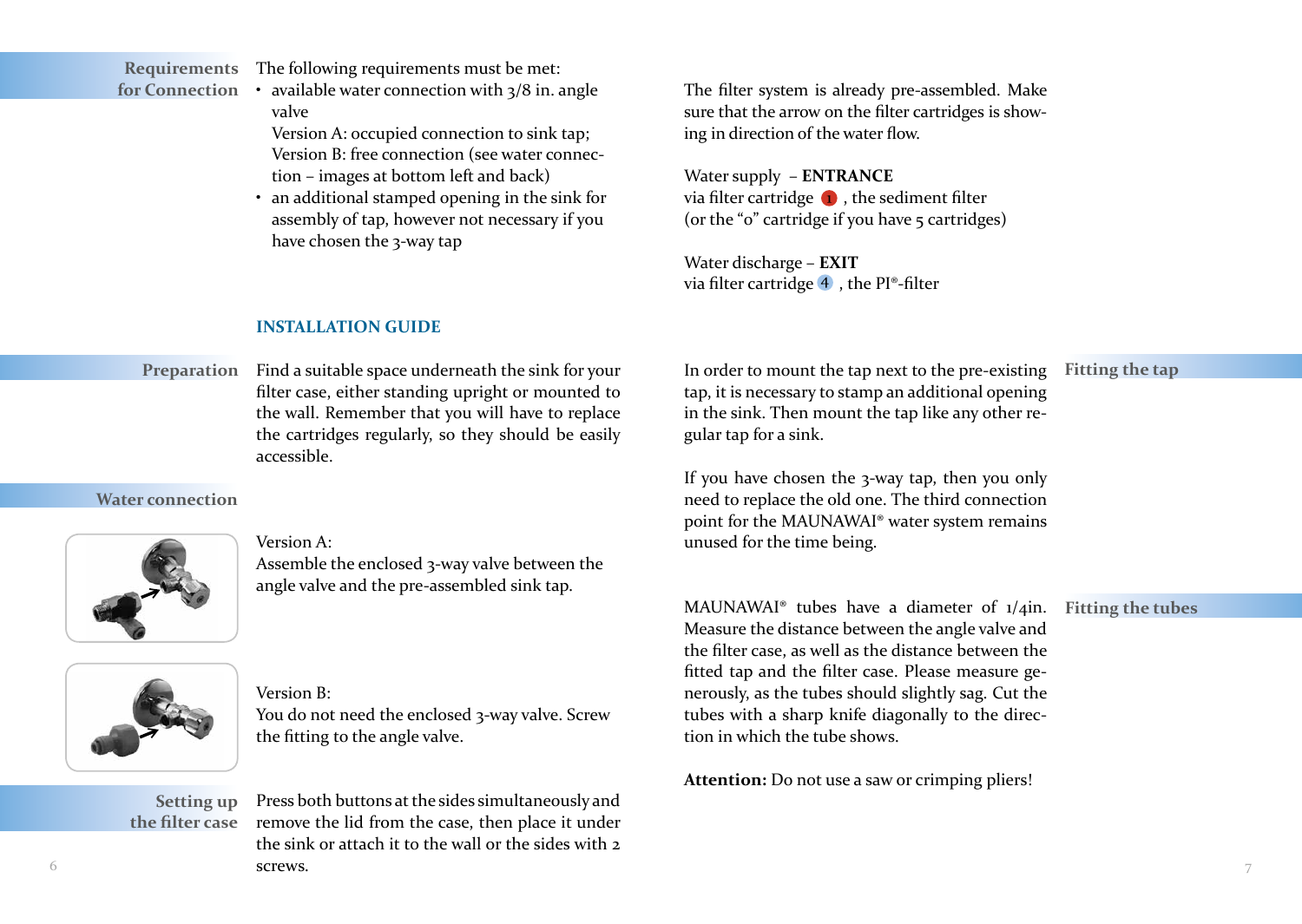#### **Water supply: Connections**

connect the ENTRANCE with the 2-way valve. **Water supply/ Water discharge**

#### **Water discharge:**

next connect the outlet EXIT with the tap or the free connection on the 3-way tap.

#### **Connecting pipes and fittings**

These connections can be severed at any time.

The connectors guarantee a permanently safe and airtight connection between the tube and the fastener. This patented system holds the tube safely without indenting it or decreasing the flow of water.

#### **Assembly**



Cut the front end of the tube vertically before plugging it in. The outer surface of the plugged in tube should be clean and scratch-free. Once unplugged, the tube must be cut again.



The connection will hold before it becomes airtight:

Even if you have the feeling that the insert is blocked before the tube reaches the end, push the tube as far as it goes right to the end.



 $8 \sim$  the back of the hanger. Check the connection by pulling: Check whether the tube is plugged in safely which can be easily done by either giving it a tug or by using the enclosed wrench to push it away from the fitting at

Now connect the inlet pipe with the mounted fitting on the 3-way vale (Version A) or the angle valve (Version B) as well as with the ENTRANCE.

#### **Water discharge**





3-way valve

(Version A)



angle valve (Version B)

Now connect the drain pipe with the outlet EXIT and the other end with your tap (according to the respective description).

**Connecting drain cock**

Open the tap and then slowly the stopcock on the **Start** 3-way valve/angle valve. Let water run through the system for 5 min.

Once the air has escaped automatically out of the filter system, your own "house spring" will provide you with water.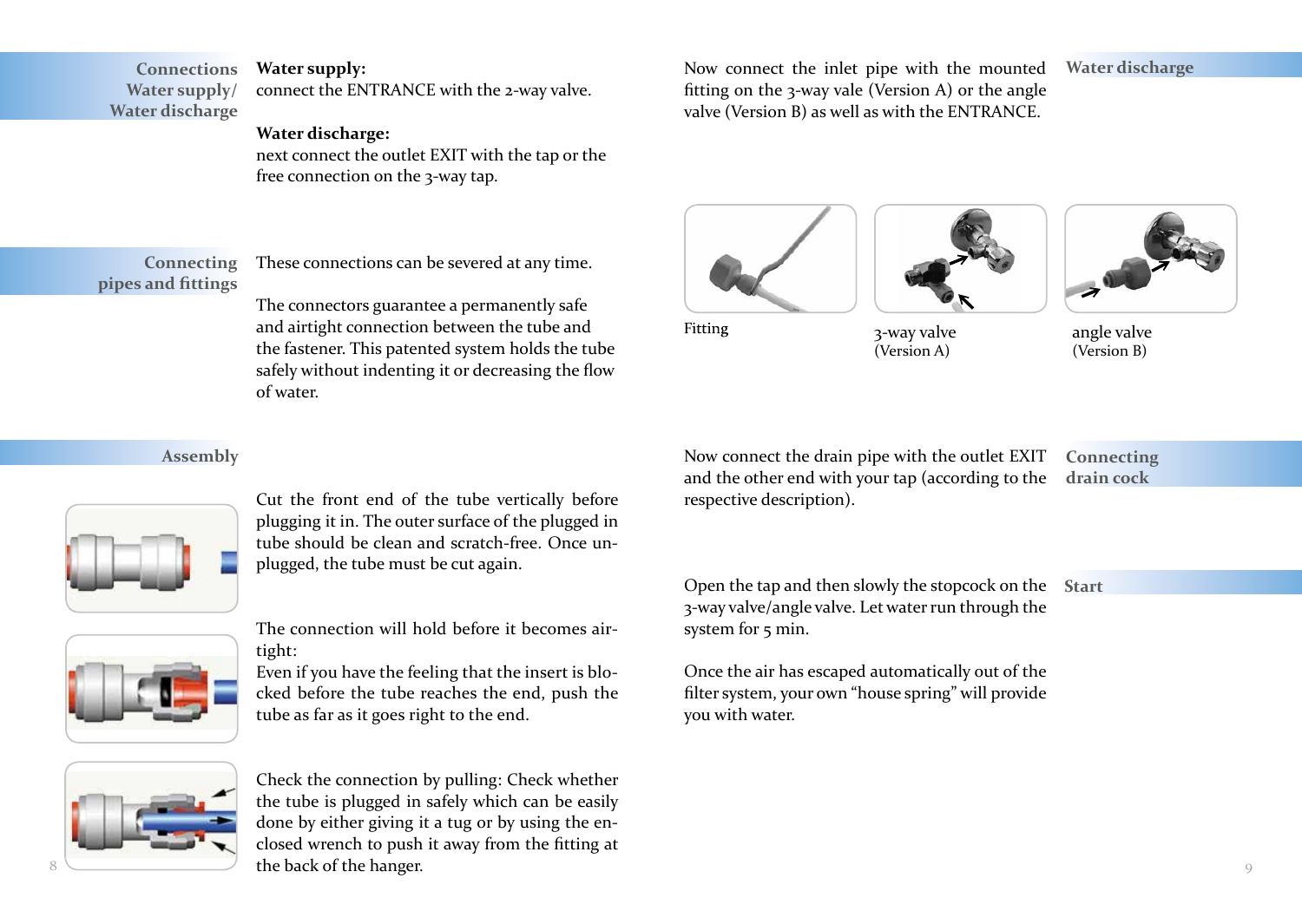**connections**

A tube can be disconnected by pushing the holding system back and pulling the tube out of the fitting. The fittings are re-usable. **Disconnecting** 



We hope you will enjoy your MAUNAWAI® water system!

…and don't forget to drink enough water every day!

Revitalise with every sip of MAUNAWAI® water!

Your MAUNAWAI®-TEAM

replacement 1. Close the valve. **of the system**

- 2. Open the tap to release the water pressure.
- 3. Disconnect the under sink system's fittings at both ends and remove (ENTRANCE, EXIT) the system from its hanger.
- 4. Plug the supplied end pieces (s. image) into both inlets and outlets.
- 5. Connect the new system at both sides.
- 6. Open the valve carefully and check whether it is airtight.
- 7. Let water flow through the system for 5 min.

Do you have any other questions? Send us an e-mail: info@maunawai.com or give us a call.

### **CONTACT**

Green d'Or GmbH Adolf-Damaschke-Straße 69 – 70 D-14542 Werder (Havel) E-Mail: info@maunawai.com Webseite: www.maunawai.com **Serviceline: +49 3327 570 89 26** Fax: +49 3327 570 89 30

Our authorised retailers will gladly provide any information you need regarding water.